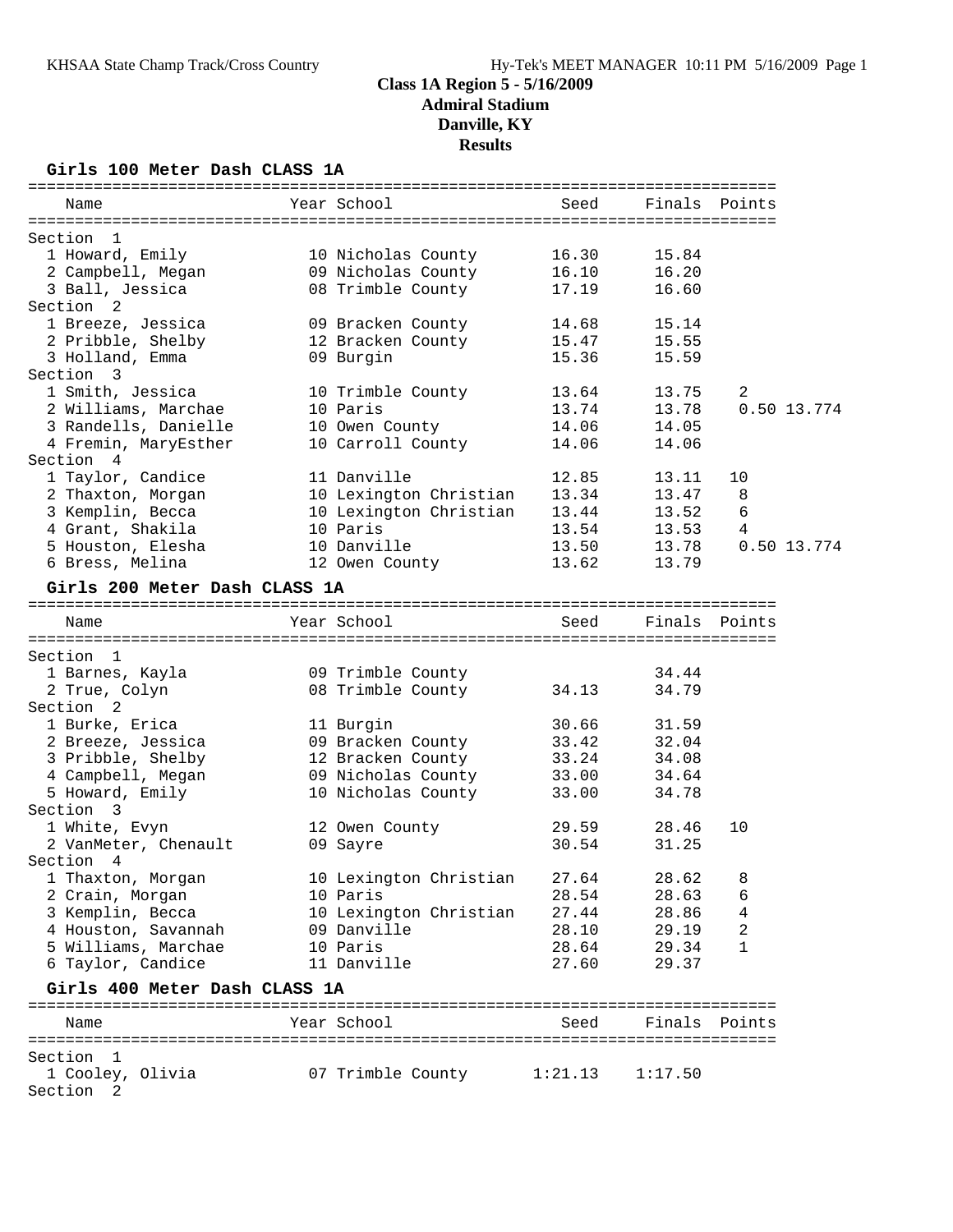**....Girls 400 Meter Dash CLASS 1A**

| 1 VanMeter, Chenault          | 09 Sayre                        | 1:12.40  | 1:08.44  | 6              |
|-------------------------------|---------------------------------|----------|----------|----------------|
| 2 Bates, Alea                 | 09 Danville                     | 1:13.00  | 1:16.24  | 1              |
| 3 Holland, Emma               | 09 Burgin                       | 1:13.11  | 1:17.94  |                |
| 4 Dauwe, Rachel               | 09 Owen County                  | 1:16.79  | 1:18.94  |                |
| Section<br>-3                 |                                 |          |          |                |
| 1 Hoop, Danielle              | 10 Owen County                  | 1:02.20  | 1:01.54  | 10             |
| 2 Terry, Emily                | 08 Lexington Christian 1:03.69  |          | 1:04.49  | 8              |
| 3 Lane, Shelby                | 10 Lexington Christian 1:09.98  |          | 1:09.76  | 4              |
| 4 Begley, Emily               | 11 Burgin                       | 1:09.42  | 1:14.00  | 2              |
| 5 McCowan, Haley              | 07 Danville                     | 1:10.00  | 1:18.42  |                |
| 6 Marsh, Hannah               | 09 Bracken County               | 1:10.06  | 1:20.50  |                |
|                               |                                 |          |          |                |
| Girls 800 Meter Run CLASS 1A  |                                 |          |          |                |
| Name                          | Year School                     | Seed     | Finals   | Points         |
|                               |                                 |          |          |                |
| Section<br>$\mathbf{1}$       |                                 |          |          |                |
| 1 Hoop, Danielle              | 10 Owen County                  | 2:28.00  | 2:27.85  | 10             |
| 2 Lelbach, Tori               | 09 Lexington Christian 2:28.82  |          | 2:33.06  | 8              |
| 3 Cooley, Jessica             | 10 Trimble County               | 2:41.38  | 2:41.16  | 6              |
| 4 Cave, Callen                | 09 Lexington Christian 2:42.10  |          | 2:41.42  | 4              |
| 5 Jacobsen, Emily             | 09 Danville                     | 2:54.00  | 2:48.52  | 2              |
| 6 Gonterman, Erin             | 07 Trimble County               | 2:54.30  | 2:49.32  | $\mathbf{1}$   |
| 7 Nealy, Asia                 | 11 Danville                     | 3:00.00  | 2:52.46  |                |
| 8 Wilson, Maggie              | 11 Sayre                        | 3:00.82  | 2:57.37  |                |
| Girls 1600 Meter Run CLASS 1A |                                 |          |          |                |
|                               |                                 |          |          |                |
| Name                          | Year School                     | Seed     | Finals   | Points         |
|                               |                                 |          |          |                |
| 1 Eason, Ann                  | 10 Sayre                        | 5:32.50  | 5:34.07  | 10             |
| 2 Berry, Sydney               | 07 Lexington Christian 5:31.62  |          | 5:37.56  | 8              |
| 3 Chappel, Brandi             | 10 Trimble County               | 5:55.06  | 5:54.38  | 6              |
| 4 Cooley, Jessica             | 10 Trimble County               | 6:00.27  | 6:02.14  | 4              |
| 5 Downs, Alexis               | 12 Lexington Christian 6:10.20  |          | 6:05.01  | 2              |
| 6 Arvin, Brittany             | 09 Carroll County               | 5:58.94  | 6:16.74  | $\mathbf{1}$   |
| 7 Wilson, Maggie              | 11 Sayre                        | 6:26.73  | 6:24.44  |                |
| 8 Perez, Thalia               | 11 Paris                        |          | 6:54.23  |                |
| 9 Horton, Gretchen            | 10 Danville                     | 6:58.00  | 7:10.19  |                |
|                               |                                 |          |          |                |
| Girls 3200 Meter Run CLASS 1A |                                 |          |          |                |
| Name                          | Year School                     | Seed     | Finals   | Points         |
|                               |                                 |          |          |                |
| 1 Eason, Ann                  | 10 Sayre                        | 12:14.42 | 12:30.94 | 10             |
| 2 Chappel, Brandi             | 10 Trimble County               | 13:03.50 | 12:32.37 | 8              |
| 3 Downs, Morgan               | 10 Lexington Christian 12:26.74 |          | 12:43.19 | 6              |
| 4 Joyce, Allison              | 11 Trimble County               | 12:47.00 | 12:51.40 | 4              |
| 5 Downs, Alexis               | 12 Lexington Christian          |          | 13:51.92 | $\overline{2}$ |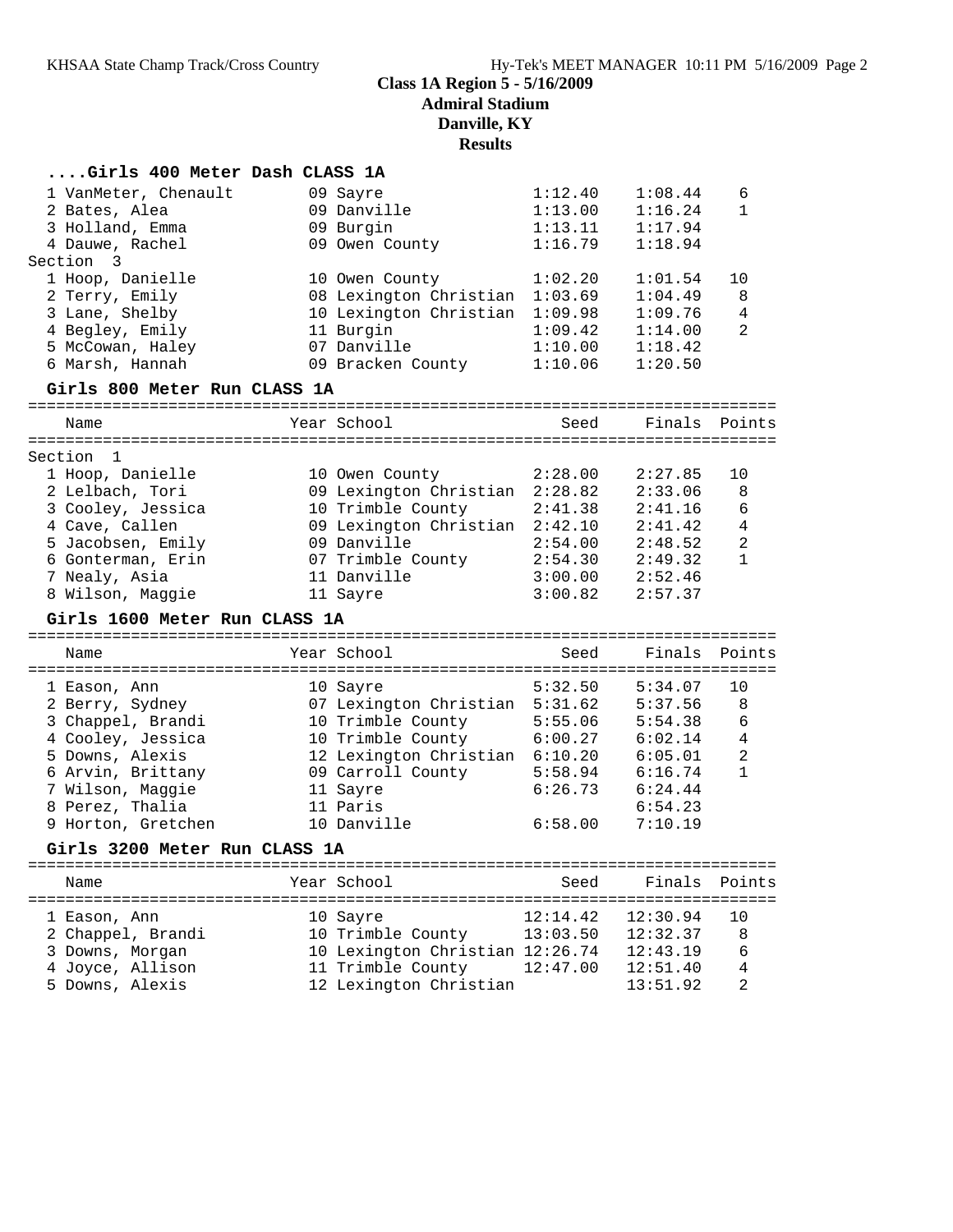#### **Girls 100 Meter Hurdles CLASS 1A**

| Name                                       | Year School                                           | Seed                                       |         | Finals Points  |
|--------------------------------------------|-------------------------------------------------------|--------------------------------------------|---------|----------------|
|                                            |                                                       |                                            |         |                |
| 1 Dauwe, Rachel<br>Section <sub>2</sub>    | 09 Owen County                                        | 20.82                                      | 20.85   | 4              |
| 1 Harris, Keaira                           | 12 Danville<br>11 Carroll County<br>10 Trimble County | 17.37                                      | 17.84   | 10             |
| 2 Winburn, Teila                           |                                                       | 18.32                                      | 18.15   | 8              |
| 3 Adams, Danyal                            |                                                       | 18.90                                      | 18.99   | 6              |
| 4 Emerson, Ina                             | 08 Danville                                           | 20.60                                      | 21.01   | 2              |
| 5 Marsh, Hannah                            | 09 Bracken County 18.30                               |                                            | 21.20   | 1              |
| -- Johnson, Kelsey                         | 10 Owen County 19.82                                  |                                            | DQ      | Hooking Hurdle |
| Girls 300 Meter Hurdles CLASS 1A           |                                                       |                                            |         |                |
| Name                                       | Year School                                           | Seed                                       |         | Finals Points  |
| Section 1                                  |                                                       |                                            |         |                |
| 1 Emerson, Ina                             | 08 Danville                                           | 58.73                                      | 58.55   | 4              |
| 2 DeCandia, Haley                          | 08 Owen County                                        | 59.44                                      | 1:04.66 |                |
| Section <sub>2</sub>                       |                                                       |                                            |         |                |
| 1 Pace, Diamond                            | 09 Danville                                           | 48.94                                      | 49.48   | 10             |
| 2 Courtney, Kelsie 68 Trimble County 52.68 |                                                       |                                            | 54.12   | 8              |
| 3 Adams, Danyal                            | 10 Trimble County 56.54                               |                                            | 56.97   | 6              |
| 4 McConnell, Haley                         |                                                       |                                            |         | 2              |
| 5 Johnson, Kelsey                          | 10 Nicholas County<br>10 Owen County                  | 58.30       1:01.71<br>57.41       1:01.86 |         | $\mathbf{1}$   |
| 6 Cohorn, Robyn                            | 09 Nicholas County 58.20 1:03.03                      |                                            |         |                |
|                                            |                                                       |                                            |         |                |
| Girls 4x100 Meter Relay CLASS 1A           |                                                       |                                            |         |                |
| School                                     |                                                       | Seed                                       |         | Finals Points  |
| 1 Danville                                 |                                                       | 51.72                                      | 51.70   | 10             |
| 1) Taylor, Candice 11                      | 2) Houston, Elesha 10                                 |                                            |         |                |
| 3) Brand, Shakayla 12                      | 4) Harris, Keaira 12                                  |                                            |         |                |
| 5) Pace, Diamond 09                        | 6)                                                    |                                            |         |                |
| 2 Paris                                    |                                                       | 54.06                                      | 53.41   | 8              |
| 1) Crain, Morgan 10                        | 2) Williams, Marchae 10                               |                                            |         |                |
| 3) Grant, Shakila 10                       | 4) Myers, Talaken 12                                  |                                            |         |                |
|                                            | 6) Thiel, Jessica 12                                  |                                            |         |                |
| 5) Brooks, Derionne 11                     |                                                       |                                            |         |                |
| 7) Perez, Thalia 11                        | 8) Baldridge, Emily 07                                |                                            |         |                |
| 3 Owen County                              |                                                       | 54.11                                      | 53.53   | 6              |
| 1) Bress, Melina 12                        | 2) Hoop, Danielle 10                                  |                                            |         |                |
| 3) Randells, Danielle 10                   | 4) White, Evyn 12                                     |                                            |         |                |
| 5) Johnson, Kelsey 10                      | 6) DeCandia, Haley 08                                 |                                            |         |                |
| 4 Nicholas County                          |                                                       | 1:00.02                                    | 57.94   | 4              |
| 1) Livingood, Kayla 12                     | 2) McConnell, Haley 10                                |                                            |         |                |
| 3) Howard, Laken 09                        | 4) McLean, Mandi 10                                   |                                            |         |                |
|                                            |                                                       |                                            |         |                |
| 5) Campbell, Megan 09                      | 6) Howard, Emily 10                                   |                                            |         |                |
| 7) Hunter, Megan 11                        | 8) Letcher, Kimberly 10                               |                                            |         |                |
| 5 Trimble County                           |                                                       | 59.58                                      | 57.97   | 2              |
| 1) Lacefield, Eden 08                      | Smith, Jessica 10<br>2)                               |                                            |         |                |
| 3) True, Colyn 08                          | 4) Barnes, Kayla 09                                   |                                            |         |                |
| 5) Ball, Jessica 08                        | 6) Ball, Hannah 11                                    |                                            |         |                |
| 7) Cooley, Olivia 07                       | 8) Ledcke, Ciara 08                                   |                                            |         |                |
| 6 Burgin                                   |                                                       | 59.74                                      | 58.67   | $\mathbf 1$    |
|                                            |                                                       |                                            |         |                |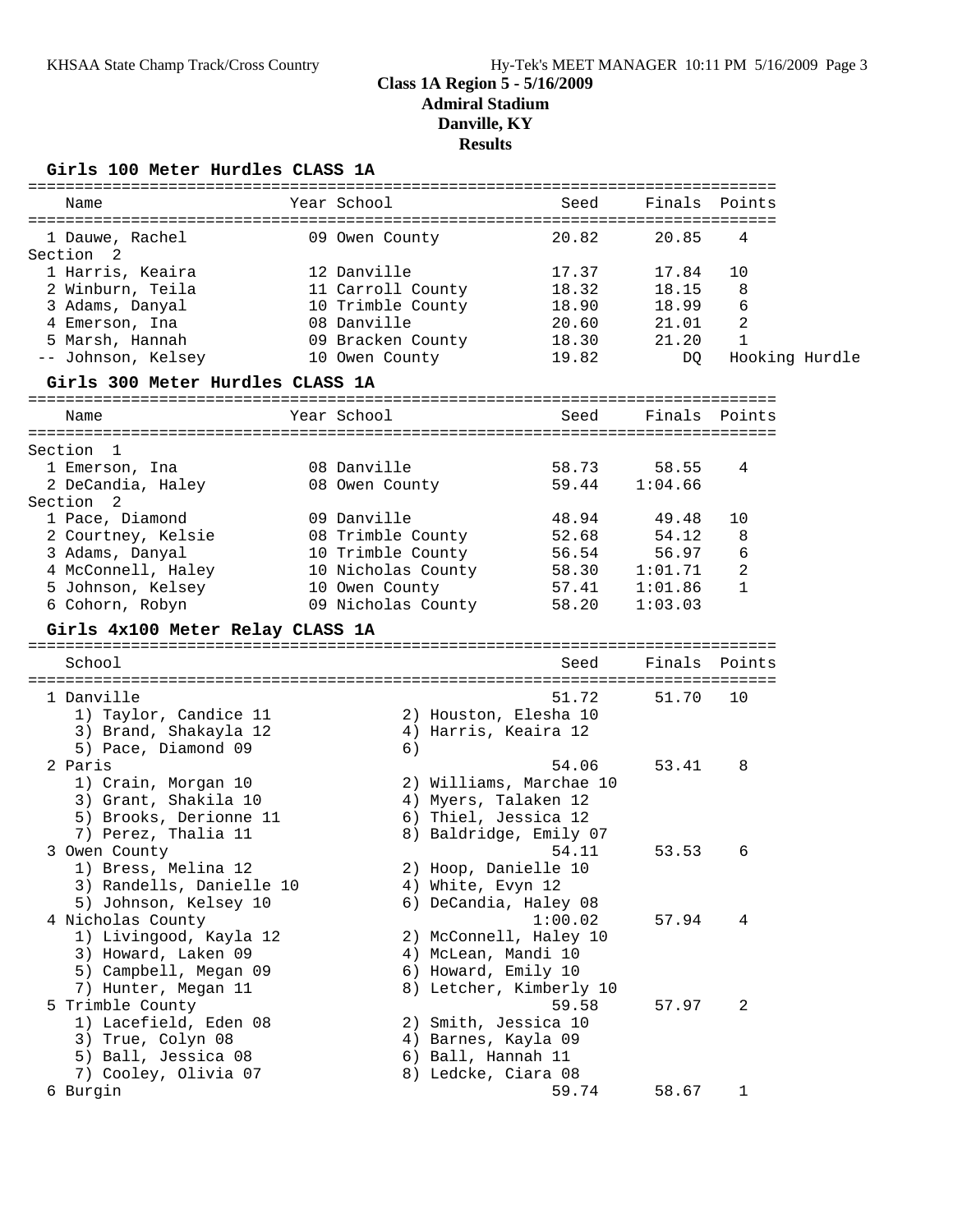#### **....Girls 4x100 Meter Relay CLASS 1A** 1) Begley, Emily 11 2) Burke, Erica 11 3) Holland, Emma 09 4) Vangorp, Christina 11 5) Proctor, Hannah 10 (6) **Girls 4x200 Meter Relay CLASS 1A** ================================================================================ School Seed Finals Points ================================================================================ Section 1<br>1 Paris 1 Paris 2:11.97 1:53.11 6 1) Williams, Marchae 10 2) Crain, Morgan 10 3) Grant, Shakila 10 4) Myers, Talaken 12 5) Perez, Thalia 11 6) Brooks, Derionne 11 7) Baldridge, Emily 07 8) Thiel, Jessica 12 2 Burgin 2:06.15 2:06.07 1) Begley, Emily 11 2) Burke, Erica 11 3) Holland, Emma 09 4) Vangorp, Christina 11 5) Proctor, Hannah 10 (6) Section 2<br>1 Owen County 1 Owen County 1:53.76 1:50.84 10 1) Bress, Melina 12 2) Hoop, Danielle 10 3) Randells, Danielle 10  $\hskip 1.6cm 4$  White, Evyn 12 5) Johnson, Kelsey 10 6) DeCandia, Haley 08 2 Lexington Christian 1:53.00 1:52.25 8 1) Kemplin, Becca 10 2) Cox, Rachel 10 3) Terry, Emily 08 4) Thaxton, Morgan 10 5) Lane, Shelby 10 (6) 3 Carroll County 2:01.58 1:57.03 4 1) Fremin, MaryEsther 10 2) Fremin, Nora 08 3) Hardesty, Andrea 09 4) Winburn, Teila 11 4 Danville 1:52.85 1:57.66 2 1) Jacobsen, Emily 09 2) Pace, Diamond 09 3) Bates, Alea 09 4) Houston, Savannah 09 5) Emerson, Ina 08 (6) Taylor, Candice 11 7) Harris, Keaira 12 (8) 5 Nicholas County 2:05.10 2:02.34 1 1) Livingood, Kayla 12 2) Howard, Laken 09 3) Letcher, Kimberly 10 4) McLean, Mandi 10 5) McConnell, Haley 10 6) Cohorn, Robyn 09 7) Howard, Emily 10 8) Campbell, Megan 09 6 Trimble County 2:04.57 2:02.55 1) Adams, Danyal 10 2) Smith, Jessica 10 3) Lacefield, Eden 08 (4) Ball, Hannah 11 5) Barnes, Kayla 09 6) True, Colyn 08 7) Cooley, Olivia 07 8) Ball, Jessica 08 **Girls 4x400 Meter Relay CLASS 1A** ================================================================================ School School Seed Finals Points ================================================================================ 1 Lexington Christian 4:23.86 4:26.88 10 1) Kemplin, Becca 10 2) Lelbach, Tori 09 3) Terry, Emily 08 4) Thaxton, Morgan 10 5) Cox, Rachel 10 6) Lane, Shelby 10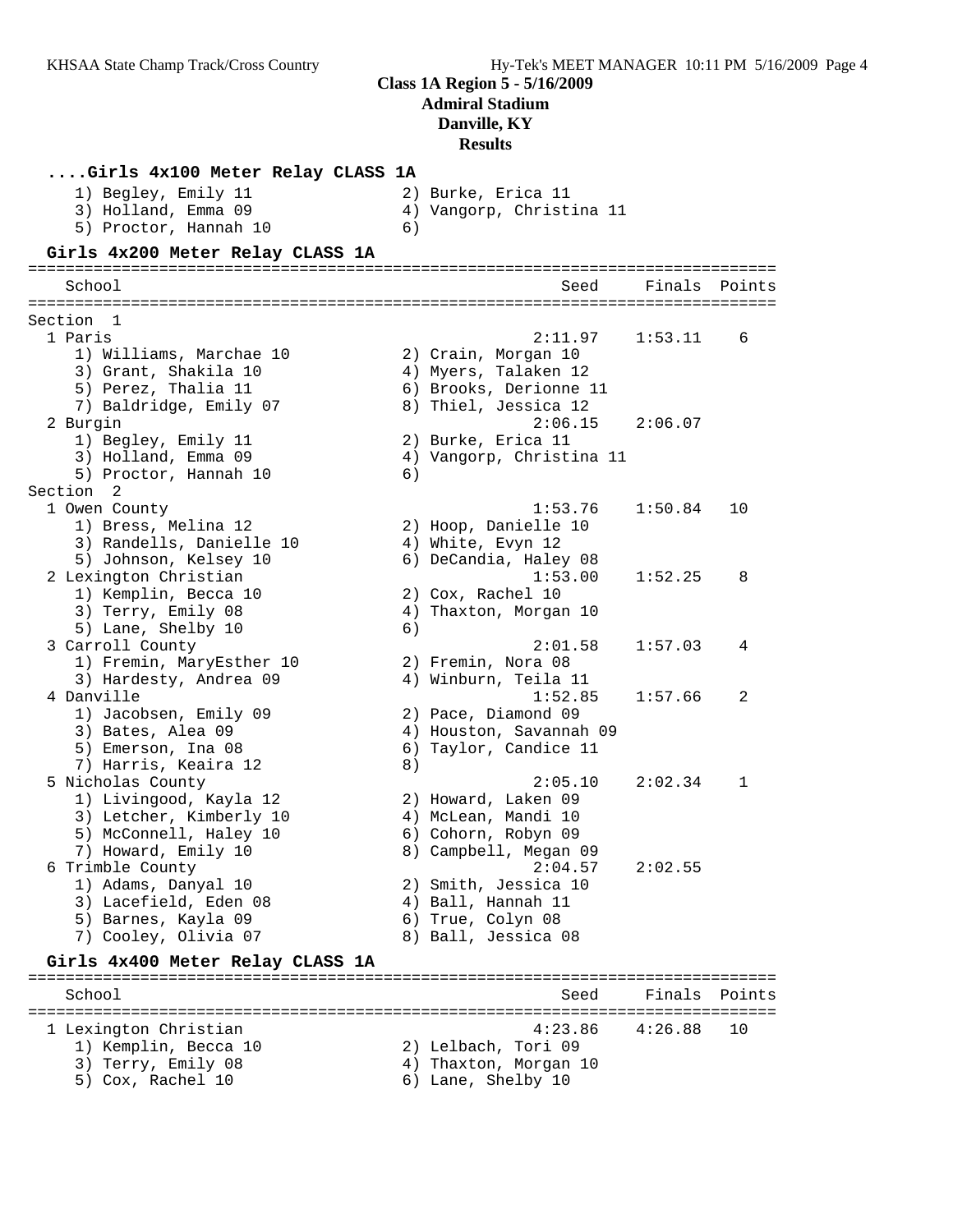#### **....Girls 4x400 Meter Relay CLASS 1A**

| 2 Danville                       |    | 4:29.79                     | 4:33.84  | 8      |
|----------------------------------|----|-----------------------------|----------|--------|
| 1) Houston, Elesha 10            |    | 2) McCowan, Haley 07        |          |        |
| 3) Houston, Savannah 09          |    | 4) Pace, Diamond 09         |          |        |
| 5) Nealy, Asia 11                |    | 6) Bates, Alea 09           |          |        |
| 7) Jacobsen, Emily 09            |    | 8) Snapp, Kaitlin 09        |          |        |
| 3 Trimble County                 |    | 4:43.64                     | 4:38.14  | 6      |
| 1) Cooley, Jessica 10            |    | 2) Courtney, Kelsie 08      |          |        |
| 3) Lacefield, Eden 08            |    | 4) Smith, Jessica 10        |          |        |
| 5) Chappel, Brandi 10            |    | 6) Gonterman, Erin 07       |          |        |
| 7) Cooley, Olivia 07             |    | 8) Joyce, Allison 11        |          |        |
| 4 Nicholas County                |    | 5:00.00                     | 5:03.62  | 4      |
| 1) Cohorn, Robyn 09              |    | 2) Peitsch, Antonia 12      |          |        |
| 3) Letcher, Kimberly 10          |    | 4) McLean, Mandi 10         |          |        |
| 5) Livingood, Kayla 12           |    | 6) Howard, Laken 09         |          |        |
| 7) McConnell, Haley 10           |    | 8) Howard, Emily 10         |          |        |
| 5 Owen County                    |    | 4:48.70                     | 5:04.55  | 2      |
| 1) Dauwe, Rachel 09              |    | 2) Bress, Melina 12         |          |        |
| 3) DeCandia, Haley 08            |    | 4) Johnson, Kelsey 10       |          |        |
| 5) Lainhart, Shayla 10           |    | 6) White, Evyn 12           |          |        |
| 7) Randells, Danielle 10         | 8) |                             |          |        |
| Girls 4x800 Meter Relay CLASS 1A |    |                             |          |        |
|                                  |    |                             |          |        |
| School                           |    | Seed                        | Finals   | Points |
|                                  |    |                             |          |        |
| Section 1                        |    |                             |          |        |
| 1 Lexington Christian            |    | 11:08.60                    | 10:22.47 | 10     |
| 1) Berry, Sydney 07              |    | 2) Lelbach, Tori 09         |          |        |
| 3) Harris, Lauren 08             |    | 4) Downs, Morgan 10         |          |        |
| 5) Cave, Callen 09               |    |                             |          |        |
|                                  | 6) |                             |          |        |
| 2 Trimble County                 |    | 10:44.93                    | 10:30.83 | 8      |
| 1) Chappel, Brandi 10            |    | 2) Cooley, Jessica 10       |          |        |
| 3) Courtney, Kelsie 08           |    | 4) Joyce, Allison 11        |          |        |
| 5) Gonterman, Erin 07            |    | 6) Cooley, Olivia 07        |          |        |
| 3 Carroll County                 |    | 11:39.95                    | 11:33.29 | 6      |
| 1) Arvin, Brittany 09            |    | 2) Brewer, Sydney 09        |          |        |
| 3) Hardesty, Andrea 09           |    | 4) Hill, Mary 09            |          |        |
| 5) Hogan, Quincy 09              |    | 6) Jimenez Luttrell, Ana 09 |          |        |
| 4 Danville                       |    | 12:45.00                    | 11:45.14 | 4      |
| 1) Jacobsen, Emily 09            |    | 2) Horton, Gretchen 10      |          |        |
| 3) Nealy, Asia 11                |    | 4) McCowan, Haley 07        |          |        |
| 5) Pace, Diamond 09              |    | 6) Snapp, Kaitlin 09        |          |        |
| 5 Nicholas County                |    | 14:12.10                    | 11:59.91 | 2      |
| 1) Cohorn, Robyn 09              |    | 2) Peitsch, Antonia 12      |          |        |
| 3) Livingood, Kayla 12           |    | 4) McConnell, Haley 10      |          |        |
| 5) Letcher, Kimberly 10          |    | 6) Howard, Emily 10         |          |        |
| 7) Campbell, Megan 09            | 8) |                             |          |        |

================================================================================ Name Year School Seed Finals Points ================================================================================ Section 2 1 Cannon, Cory 09 Owen County 12.69 12.63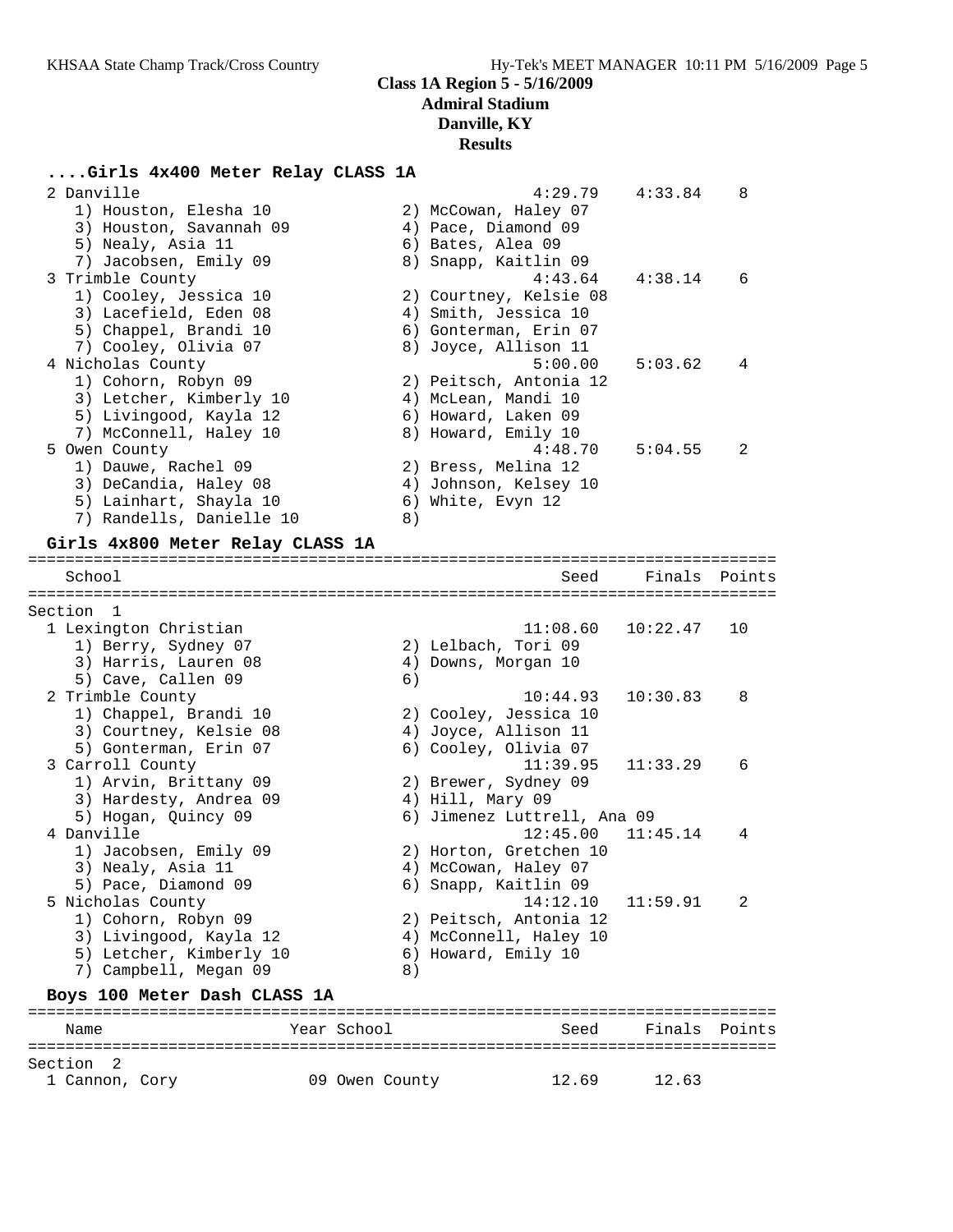### **....Boys 100 Meter Dash CLASS 1A**

| 2 Breeze, Codie                     | 12 Bracken County                | 13.29          | 12.70          |              |
|-------------------------------------|----------------------------------|----------------|----------------|--------------|
| 3 Wilson, Jonathon                  | 10 Trimble County                | 13.23          | 13.29          |              |
| 4 Kibler, Nate                      | 11 Burgin                        | 13.15          | 13.50          |              |
| 5 Neal, Andrew                      | 10 Burgin                        | 14.90          | 15.28          |              |
| Section 3                           |                                  |                |                |              |
| 1 Warfield, Malcolm                 | 11 Paris                         | 11.74          | 11.83          | 2            |
| 2 Pope, Caleb                       | 09 Nicholas County               | 11.66          | 12.16          |              |
| 3 Smith, Coty                       | 12 Nicholas County               | 11.84          | 12.21          |              |
| 4 Floyd, DeShaun                    | 11 Frankfort                     | 12.46          | 12.35          |              |
| 5 Williams, Tyler                   | 12 Owen County                   | 12.40          | 12.85          |              |
| Section<br>4                        |                                  |                |                |              |
| 1 Weaver, Quan                      | 11 Frankfort                     | 11.15          | 11.36          | 10           |
| 2 Key, Lamont                       | 12 Danville                      | 11.47          | 11.46          | 8            |
| 3 Thomas, Tiion                     | 12 Paris                         | 11.34          | 11.49          | 6            |
| 4 Witt, Savage                      | 12 Lexington Christian           | 11.44          | 11.79          | 4            |
| 5 Simon, Antwoine                   | 12 Danville                      | 11.57          | 11.99          | $\mathbf{1}$ |
| 6 Snyder, Chad                      | 10 Lexington Christian           | 11.64          | 12.00          |              |
| Boys 200 Meter Dash CLASS 1A        |                                  |                |                |              |
| Name                                | Year School                      | Seed           | Finals Points  |              |
|                                     |                                  |                |                |              |
| Section 1                           |                                  |                |                |              |
| 1 Kibler, Nate<br>2 Neal, Andrew    | 11 Burgin<br>10 Burgin           | 28.38<br>30.85 | 28.70<br>31.02 |              |
| Section 2                           |                                  |                |                |              |
|                                     |                                  | 26.59          | 26.44          |              |
| 1 Cannon, Cory<br>2 Williams, Tyler | 09 Owen County<br>12 Owen County | 26.28          | 26.97          |              |
| 3 Melvin, Brandon                   | 09 Trimble County                | 26.67          | 27.02          |              |
| 4 Manuel, Raymond                   | 10 Bracken County                | 27.38          | 27.97          |              |
| 5 Cavanaugh, Keith                  | 09 Sayre                         | 27.52          | 28.40          |              |
| Section 3                           |                                  |                |                |              |
| 1 Warner, Kruz                      | 12 Danville                      | 24.57          | 24.57          | 2            |
| 2 Foster, Christian                 | 08 Lexington Christian           | 24.84          | 25.71          |              |
| 3 Johnson, Devin                    | 09 Nicholas County               | 25.20          | 26.81          |              |
| Section 4                           |                                  |                |                |              |
| 1 Weaver, Quan                      | 11 Frankfort                     | 22.62          | 22.88          | 10           |
| 2 Key, Lamont                       | 12 Danville                      | 23.19          | 23.39          | 8            |
| 3 Berry, Edward                     | 12 Eminence                      | 23.30          | 23.70          | 6            |
| 4 Snyder, Chad                      | 10 Lexington Christian           | 24.39          | 24.51          | 4            |
| 5 Turner, Cory                      | 12 Trimble County                | 24.20          | 24.97          | $\mathbf{1}$ |
| 6 Pope, Caleb                       | 09 Nicholas County               | 24.09          | 24.98          |              |
| Boys 400 Meter Dash CLASS 1A        |                                  |                |                |              |
|                                     |                                  |                |                |              |
| Name                                | Year School                      | Seed           | Finals         | Points       |
| Section<br>-1                       |                                  |                |                |              |
| 1 Pewther, Paul                     | 12 Bracken County                |                | 1:00.36        |              |
| 2 Bailey, Kevin                     | 09 Trimble County                | 1:05.20        | 1:03.29        |              |
| Section<br>-2                       |                                  |                |                |              |
| 1 Hearn, Dylan                      | 09 Owen County                   | 1:02.44        | 59.22          |              |
| 2 Griffin, Jacob                    | 11 Carroll County                | 1:00.06        | 59.39          |              |
| 3 Davis, Justin                     | 11 Owen County                   | 1:02.62        | 1:00.90        |              |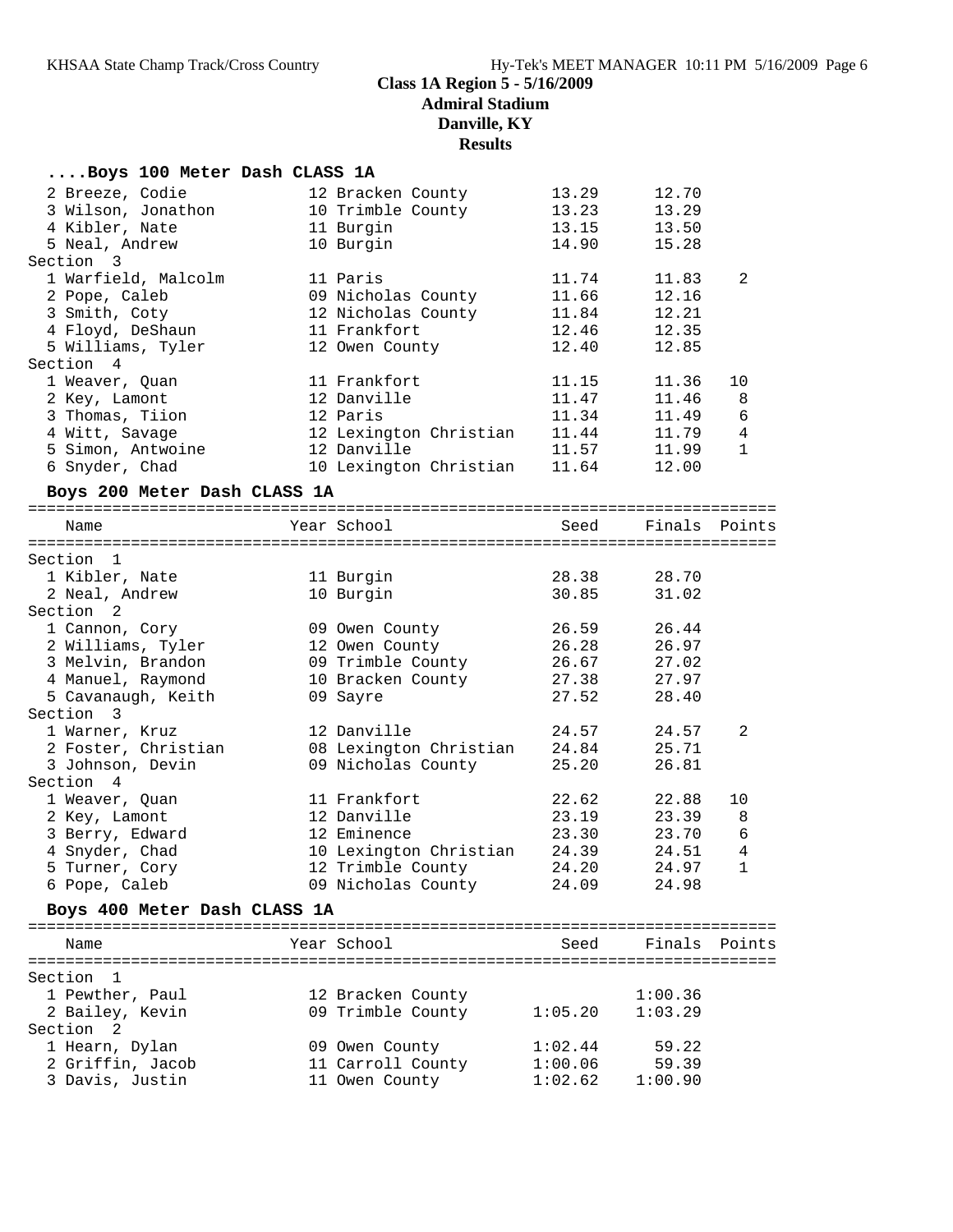# **....Boys 400 Meter Dash CLASS 1A**<br>4 Cavanaugh Keith 09 Saves

| 4 Cavanaugh, Keith<br>Section<br>- 3                                            | 09 Sayre                               | 1:01.71 | 1:02.92       |                |
|---------------------------------------------------------------------------------|----------------------------------------|---------|---------------|----------------|
| 1 McLarney, Brannon                                                             | 08 Lexington Christian                 | 57.25   | 56.44         | 2              |
| 2 Pope, Caleb                                                                   | 09 Nicholas County                     | 55.71   | 57.07         | $\mathbf{1}$   |
| 3 Jones, Iman                                                                   | 09 Danville                            | 56.01   | 58.73         |                |
| 4 Honan, Tanner                                                                 | 10 Bracken County                      | 59.81   | 59.61         |                |
| 5 Lay, Devan                                                                    | 10 Burgin                              | 58.37   | 59.95         |                |
| Section 4                                                                       |                                        |         |               |                |
| 1 Witt, Savage                                                                  | 12 Lexington Christian                 | 53.24   | 53.84         | 10             |
| 2 Ross, Michael                                                                 | 10 Danville                            | 53.54   | 54.44         | 8              |
| 3 Rankin, Trent                                                                 | 11 Paris                               | 55.44   | 54.86         | 6              |
| 4 Caldwell, Georan                                                              | 10 Frankfort                           | 54.97   | 54.91         | 4              |
| 5 Dale, Cameron                                                                 | 11 Nicholas County                     | 56.99   | 58.31         |                |
| -- Royalty, Tanner                                                              | 11 Burgin                              | 55.09   | FS            |                |
| Boys 800 Meter Run CLASS 1A                                                     |                                        |         |               |                |
|                                                                                 | Year School                            |         | Finals Points |                |
| Name                                                                            |                                        | Seed    |               |                |
| Section 1                                                                       |                                        |         |               |                |
| 1 Spain, Nate                                                                   | 12 Lexington Christian 2:00.67         |         | 2:02.46       | 10             |
| 2 Elliott, Chris                                                                | 12 Lexington Christian 2:03.86         |         | 2:05.08       | 8              |
| 3 Eason, Anthony                                                                | 12 Sayre                               | 2:09.90 | 2:05.74       | 6              |
| 4 Perkins, Justin                                                               | 11 Trimble County                      | 2:16.70 | 2:13.37       | $\overline{4}$ |
| 5 Hempel, Karl                                                                  | 09 Danville                            | 2:12.96 | 2:18.77       | $\overline{c}$ |
| 6 Blakeman, Jake                                                                | 09 Nicholas County                     | 2:24.27 | 2:21.57       | $\mathbf{1}$   |
| 7 Baird, Michael                                                                | 10 Trimble County                      | 2:21.98 | 2:21.58       |                |
| 8 Alford, Jeffrey                                                               | 10 Burgin                              | 2:28.44 | 2:22.98       |                |
| 9 Linder, Charlie                                                               | 10 Sayre                               | 2:31.19 | 2:29.50       |                |
| 10 Smith, Dustin                                                                | 10 Danville                            | 2:28.80 | 2:30.86       |                |
| 11 Holleran, Logan                                                              | 08 Bracken County                      |         | 2:40.21       |                |
| 12 Coffey, Jimmy                                                                | 11 Nicholas County                     | 2:43.00 | 2:41.39       |                |
| 13 Davis, Justin                                                                | 11 Owen County                         | 2:37.97 | 2:42.26       |                |
| 14 Downey, Cody                                                                 | 08 Owen County                         | 3:01.48 | 3:00.10       |                |
| 15 Sanders, John                                                                | 09 Bracken County                      |         | 3:02.62       |                |
| Boys 1600 Meter Run CLASS 1A                                                    |                                        |         |               |                |
| Name                                                                            | Year School                            | Seed    | Finals        | Points         |
| 1 Mullett, Will                                                                 | 11 Lexington Christian 4:39.90 4:36.09 |         |               | 10             |
| 2 Elliott, Chris               12 Lexington Christian 4:41.30     4:41.55     8 |                                        |         |               |                |
| 3 Hempel, Karl                                                                  | 09 Danville                            | 5:04.20 | 4:54.38       | 6              |
| 4 Ball, Taylor                                                                  | 11 Trimble County                      | 4:55.26 | 4:56.86       | 4              |
| 5 Hempel, Byron                                                                 | 11 Danville                            | 4:50.83 | 4:59.03       | $\sqrt{2}$     |
| 6 Ball, Jed                                                                     | 09 Sayre                               | 5:09.52 | 5:01.35       | $\mathbf{1}$   |
| 7 Beckerson, Alex                                                               | 08 Burgin                              | 4:56.12 | 5:08.18       |                |
| 8 Beckerson, Jon                                                                | 11 Burgin                              | 5:04.01 | 5:10.63       |                |
| 9 Baird, Michael                                                                | 10 Trimble County                      | 5:20.77 | 5:29.04       |                |
| 10 Jones, Gabe                                                                  | 11 Sayre                               | 6:07.58 | 5:56.63       |                |
| 11 Fitzgerald, Jared                                                            | 10 Owen County                         | 6:37.13 | 6:29.31       |                |
| 12 Hamilton, Tyler                                                              | 11 Nicholas County                     | 6:24.02 | 6:33.91       |                |
| 13 Downey, Cody                                                                 | 08 Owen County                         | 6:26.14 | 6:37.39       |                |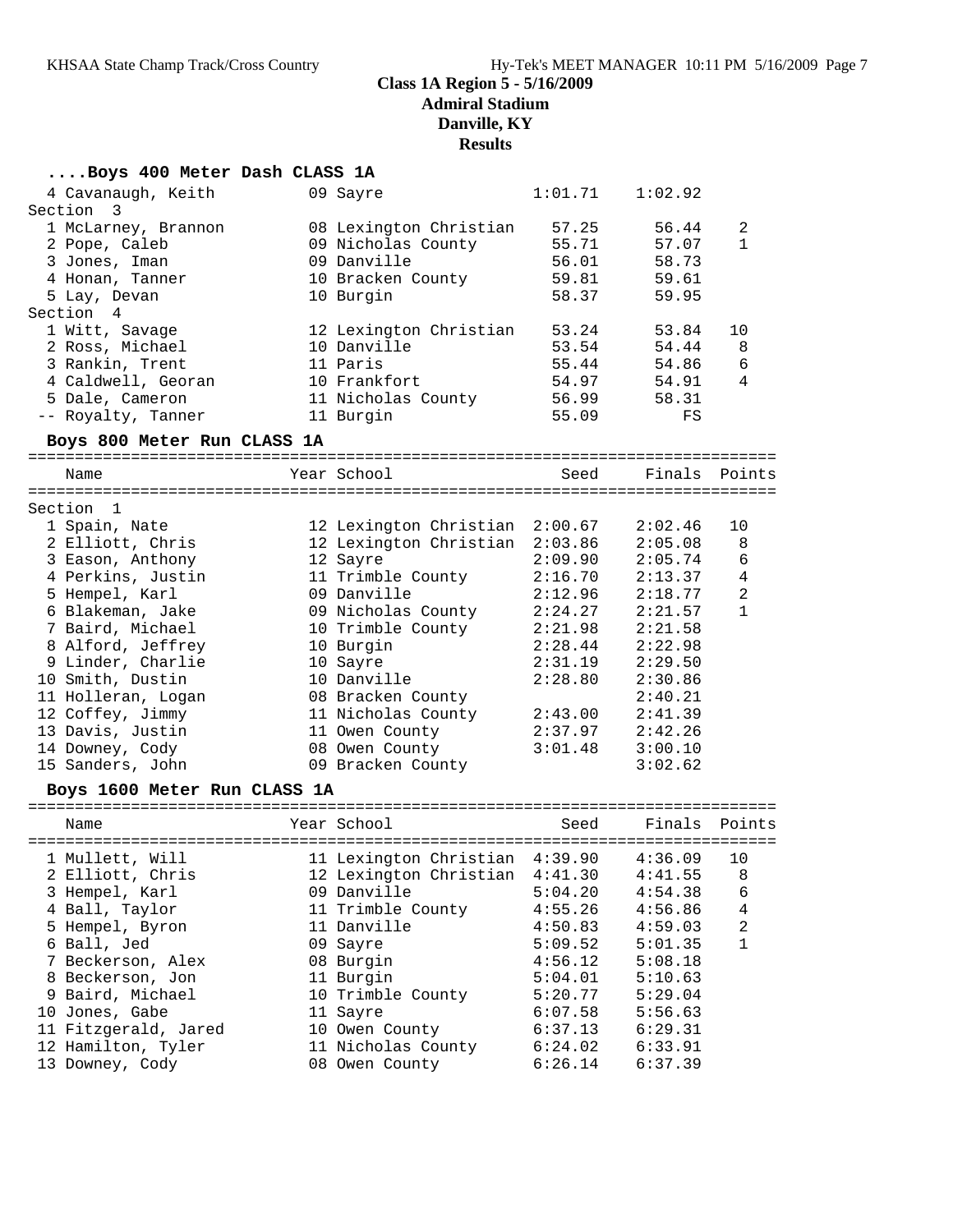#### **Boys 3200 Meter Run CLASS 1A**

| Finals<br>Points<br>Year School<br>Seed<br>Name<br>1 Mullett, Will<br>11 Lexington Christian<br>9:47.77<br>10:18.45<br>10<br>8<br>2 Shoemaker, Trey<br>11 Lexington Christian 10:49.98<br>10:33.07<br>10:46.39<br>3 Ball, Taylor<br>11 Trimble County<br>10:42.27<br>6<br>$\overline{4}$<br>4 Beckerson, Alex<br>08 Burgin<br>10:41.08<br>10:49.11<br>$\overline{c}$<br>5 Waltman, Michael<br>10 Sayre<br>10:58.35<br>11:09.28<br>09 Sayre<br>6 Ball, Jed<br>11:34.89<br>11:26.86<br>$\mathbf{1}$<br>7 Perkins, Justin<br>11 Trimble County<br>11:16.50<br>11:27.35<br>8 Royalty, Seth<br>08 Burgin<br>11:38.30<br>11:30.35<br>09 Nicholas County 12:43.07<br>9 Blakeman, Jake<br>12:31.23<br>11:15.38<br>10 Smith, Dustin<br>10 Danville<br>12:40.47<br>11 Hemmert, Tobias<br>12 Nicholas County<br>14:27.08<br>14:47.14<br>Boys 110 Meter Hurdles CLASS 1A<br>Year School<br>Finals<br>Points<br>Name<br>Seed<br>Section<br>2<br>1 May, Justin<br>21.29<br>19.78<br>2<br>10 Bracken County<br>2 Hoke, Shawn<br>10 Lexington Christian<br>20.36<br>1<br>3 Turnbull, Ben<br>09 Sayre<br>20.25<br>20.43<br>4 McEachern, Travis<br>09 Burgin<br>20.08<br>20.62<br>5 Gonterman, Michael<br>09 Trimble County<br>22.10<br>21.64<br>09 Owen County<br>20.87<br>6 Hearn, Dylan<br>21.91<br>Section<br>- 3<br>09 Danville<br>18.62<br>17.79<br>10<br>1 Ray, Max<br>11 Lexington Christian<br>18.74<br>19.06<br>8<br>2 Hunt, Zach<br>3 Grant, Tyler<br>19.26<br>19.42<br>6<br>10 Carroll County<br>4 Cook, Clayton<br>19.66<br>12 Owen County<br>19.61<br>4<br>10 Danville<br>18.85<br>22.20<br>5 Kenyon, Jon<br>6 Metcalf, Kerri<br>12 Frankfort<br>19.00<br>22.27<br>Boys 300 Meter Hurdles CLASS 1A<br>Name<br>Year School<br>Seed<br>Finals<br>Points<br>Section<br>- 1<br>2<br>1 Hoke, Shawn<br>10 Lexington Christian<br>49.94<br>47.48<br>09 Burgin<br>49.91<br>2 McEachern, Travis<br>48.42<br>3 Gonterman, Michael<br>09 Trimble County<br>52.67<br>52.09<br>4 Sanders, John<br>58.56<br>09 Bracken County<br>56.61<br>09 Owen County<br>53.81<br>58.31<br>5 Gover, Avery<br>6 Wilson, Jonathon<br>10 Trimble County<br>55.75<br>59.06<br>Section 2<br>09 Danville<br>44.24<br>44.22<br>10<br>1 Ray, Max<br>11 Danville<br>48.16<br>44.91<br>8<br>2 Hempel, Byron<br>3 Satterly, Christopher<br>11 Carroll County<br>46.31<br>44.96<br>6<br>09 Burgin<br>4 Shewmaker, Austin<br>47.84<br>45.88<br>4<br>5 Kelley, Matthew<br>10 Nicholas County<br>48.34<br>48.16<br>1 | ============================ |  |       |       |  |
|------------------------------------------------------------------------------------------------------------------------------------------------------------------------------------------------------------------------------------------------------------------------------------------------------------------------------------------------------------------------------------------------------------------------------------------------------------------------------------------------------------------------------------------------------------------------------------------------------------------------------------------------------------------------------------------------------------------------------------------------------------------------------------------------------------------------------------------------------------------------------------------------------------------------------------------------------------------------------------------------------------------------------------------------------------------------------------------------------------------------------------------------------------------------------------------------------------------------------------------------------------------------------------------------------------------------------------------------------------------------------------------------------------------------------------------------------------------------------------------------------------------------------------------------------------------------------------------------------------------------------------------------------------------------------------------------------------------------------------------------------------------------------------------------------------------------------------------------------------------------------------------------------------------------------------------------------------------------------------------------------------------------------------------------------------------------------------------------------------------------------------------------------------------------------------------------------------------------------------------------------------------------------------------------------------------------------------------------------------------------------------------------------------------------------------------------------------------------|------------------------------|--|-------|-------|--|
|                                                                                                                                                                                                                                                                                                                                                                                                                                                                                                                                                                                                                                                                                                                                                                                                                                                                                                                                                                                                                                                                                                                                                                                                                                                                                                                                                                                                                                                                                                                                                                                                                                                                                                                                                                                                                                                                                                                                                                                                                                                                                                                                                                                                                                                                                                                                                                                                                                                                        |                              |  |       |       |  |
|                                                                                                                                                                                                                                                                                                                                                                                                                                                                                                                                                                                                                                                                                                                                                                                                                                                                                                                                                                                                                                                                                                                                                                                                                                                                                                                                                                                                                                                                                                                                                                                                                                                                                                                                                                                                                                                                                                                                                                                                                                                                                                                                                                                                                                                                                                                                                                                                                                                                        |                              |  |       |       |  |
|                                                                                                                                                                                                                                                                                                                                                                                                                                                                                                                                                                                                                                                                                                                                                                                                                                                                                                                                                                                                                                                                                                                                                                                                                                                                                                                                                                                                                                                                                                                                                                                                                                                                                                                                                                                                                                                                                                                                                                                                                                                                                                                                                                                                                                                                                                                                                                                                                                                                        |                              |  |       |       |  |
|                                                                                                                                                                                                                                                                                                                                                                                                                                                                                                                                                                                                                                                                                                                                                                                                                                                                                                                                                                                                                                                                                                                                                                                                                                                                                                                                                                                                                                                                                                                                                                                                                                                                                                                                                                                                                                                                                                                                                                                                                                                                                                                                                                                                                                                                                                                                                                                                                                                                        |                              |  |       |       |  |
|                                                                                                                                                                                                                                                                                                                                                                                                                                                                                                                                                                                                                                                                                                                                                                                                                                                                                                                                                                                                                                                                                                                                                                                                                                                                                                                                                                                                                                                                                                                                                                                                                                                                                                                                                                                                                                                                                                                                                                                                                                                                                                                                                                                                                                                                                                                                                                                                                                                                        |                              |  |       |       |  |
|                                                                                                                                                                                                                                                                                                                                                                                                                                                                                                                                                                                                                                                                                                                                                                                                                                                                                                                                                                                                                                                                                                                                                                                                                                                                                                                                                                                                                                                                                                                                                                                                                                                                                                                                                                                                                                                                                                                                                                                                                                                                                                                                                                                                                                                                                                                                                                                                                                                                        |                              |  |       |       |  |
|                                                                                                                                                                                                                                                                                                                                                                                                                                                                                                                                                                                                                                                                                                                                                                                                                                                                                                                                                                                                                                                                                                                                                                                                                                                                                                                                                                                                                                                                                                                                                                                                                                                                                                                                                                                                                                                                                                                                                                                                                                                                                                                                                                                                                                                                                                                                                                                                                                                                        |                              |  |       |       |  |
|                                                                                                                                                                                                                                                                                                                                                                                                                                                                                                                                                                                                                                                                                                                                                                                                                                                                                                                                                                                                                                                                                                                                                                                                                                                                                                                                                                                                                                                                                                                                                                                                                                                                                                                                                                                                                                                                                                                                                                                                                                                                                                                                                                                                                                                                                                                                                                                                                                                                        |                              |  |       |       |  |
|                                                                                                                                                                                                                                                                                                                                                                                                                                                                                                                                                                                                                                                                                                                                                                                                                                                                                                                                                                                                                                                                                                                                                                                                                                                                                                                                                                                                                                                                                                                                                                                                                                                                                                                                                                                                                                                                                                                                                                                                                                                                                                                                                                                                                                                                                                                                                                                                                                                                        |                              |  |       |       |  |
|                                                                                                                                                                                                                                                                                                                                                                                                                                                                                                                                                                                                                                                                                                                                                                                                                                                                                                                                                                                                                                                                                                                                                                                                                                                                                                                                                                                                                                                                                                                                                                                                                                                                                                                                                                                                                                                                                                                                                                                                                                                                                                                                                                                                                                                                                                                                                                                                                                                                        |                              |  |       |       |  |
|                                                                                                                                                                                                                                                                                                                                                                                                                                                                                                                                                                                                                                                                                                                                                                                                                                                                                                                                                                                                                                                                                                                                                                                                                                                                                                                                                                                                                                                                                                                                                                                                                                                                                                                                                                                                                                                                                                                                                                                                                                                                                                                                                                                                                                                                                                                                                                                                                                                                        |                              |  |       |       |  |
|                                                                                                                                                                                                                                                                                                                                                                                                                                                                                                                                                                                                                                                                                                                                                                                                                                                                                                                                                                                                                                                                                                                                                                                                                                                                                                                                                                                                                                                                                                                                                                                                                                                                                                                                                                                                                                                                                                                                                                                                                                                                                                                                                                                                                                                                                                                                                                                                                                                                        |                              |  |       |       |  |
|                                                                                                                                                                                                                                                                                                                                                                                                                                                                                                                                                                                                                                                                                                                                                                                                                                                                                                                                                                                                                                                                                                                                                                                                                                                                                                                                                                                                                                                                                                                                                                                                                                                                                                                                                                                                                                                                                                                                                                                                                                                                                                                                                                                                                                                                                                                                                                                                                                                                        |                              |  |       |       |  |
|                                                                                                                                                                                                                                                                                                                                                                                                                                                                                                                                                                                                                                                                                                                                                                                                                                                                                                                                                                                                                                                                                                                                                                                                                                                                                                                                                                                                                                                                                                                                                                                                                                                                                                                                                                                                                                                                                                                                                                                                                                                                                                                                                                                                                                                                                                                                                                                                                                                                        |                              |  |       |       |  |
|                                                                                                                                                                                                                                                                                                                                                                                                                                                                                                                                                                                                                                                                                                                                                                                                                                                                                                                                                                                                                                                                                                                                                                                                                                                                                                                                                                                                                                                                                                                                                                                                                                                                                                                                                                                                                                                                                                                                                                                                                                                                                                                                                                                                                                                                                                                                                                                                                                                                        |                              |  |       |       |  |
|                                                                                                                                                                                                                                                                                                                                                                                                                                                                                                                                                                                                                                                                                                                                                                                                                                                                                                                                                                                                                                                                                                                                                                                                                                                                                                                                                                                                                                                                                                                                                                                                                                                                                                                                                                                                                                                                                                                                                                                                                                                                                                                                                                                                                                                                                                                                                                                                                                                                        |                              |  |       |       |  |
|                                                                                                                                                                                                                                                                                                                                                                                                                                                                                                                                                                                                                                                                                                                                                                                                                                                                                                                                                                                                                                                                                                                                                                                                                                                                                                                                                                                                                                                                                                                                                                                                                                                                                                                                                                                                                                                                                                                                                                                                                                                                                                                                                                                                                                                                                                                                                                                                                                                                        |                              |  |       |       |  |
|                                                                                                                                                                                                                                                                                                                                                                                                                                                                                                                                                                                                                                                                                                                                                                                                                                                                                                                                                                                                                                                                                                                                                                                                                                                                                                                                                                                                                                                                                                                                                                                                                                                                                                                                                                                                                                                                                                                                                                                                                                                                                                                                                                                                                                                                                                                                                                                                                                                                        |                              |  |       |       |  |
|                                                                                                                                                                                                                                                                                                                                                                                                                                                                                                                                                                                                                                                                                                                                                                                                                                                                                                                                                                                                                                                                                                                                                                                                                                                                                                                                                                                                                                                                                                                                                                                                                                                                                                                                                                                                                                                                                                                                                                                                                                                                                                                                                                                                                                                                                                                                                                                                                                                                        |                              |  |       |       |  |
|                                                                                                                                                                                                                                                                                                                                                                                                                                                                                                                                                                                                                                                                                                                                                                                                                                                                                                                                                                                                                                                                                                                                                                                                                                                                                                                                                                                                                                                                                                                                                                                                                                                                                                                                                                                                                                                                                                                                                                                                                                                                                                                                                                                                                                                                                                                                                                                                                                                                        |                              |  |       |       |  |
|                                                                                                                                                                                                                                                                                                                                                                                                                                                                                                                                                                                                                                                                                                                                                                                                                                                                                                                                                                                                                                                                                                                                                                                                                                                                                                                                                                                                                                                                                                                                                                                                                                                                                                                                                                                                                                                                                                                                                                                                                                                                                                                                                                                                                                                                                                                                                                                                                                                                        |                              |  |       |       |  |
|                                                                                                                                                                                                                                                                                                                                                                                                                                                                                                                                                                                                                                                                                                                                                                                                                                                                                                                                                                                                                                                                                                                                                                                                                                                                                                                                                                                                                                                                                                                                                                                                                                                                                                                                                                                                                                                                                                                                                                                                                                                                                                                                                                                                                                                                                                                                                                                                                                                                        |                              |  |       |       |  |
|                                                                                                                                                                                                                                                                                                                                                                                                                                                                                                                                                                                                                                                                                                                                                                                                                                                                                                                                                                                                                                                                                                                                                                                                                                                                                                                                                                                                                                                                                                                                                                                                                                                                                                                                                                                                                                                                                                                                                                                                                                                                                                                                                                                                                                                                                                                                                                                                                                                                        |                              |  |       |       |  |
|                                                                                                                                                                                                                                                                                                                                                                                                                                                                                                                                                                                                                                                                                                                                                                                                                                                                                                                                                                                                                                                                                                                                                                                                                                                                                                                                                                                                                                                                                                                                                                                                                                                                                                                                                                                                                                                                                                                                                                                                                                                                                                                                                                                                                                                                                                                                                                                                                                                                        |                              |  |       |       |  |
|                                                                                                                                                                                                                                                                                                                                                                                                                                                                                                                                                                                                                                                                                                                                                                                                                                                                                                                                                                                                                                                                                                                                                                                                                                                                                                                                                                                                                                                                                                                                                                                                                                                                                                                                                                                                                                                                                                                                                                                                                                                                                                                                                                                                                                                                                                                                                                                                                                                                        |                              |  |       |       |  |
|                                                                                                                                                                                                                                                                                                                                                                                                                                                                                                                                                                                                                                                                                                                                                                                                                                                                                                                                                                                                                                                                                                                                                                                                                                                                                                                                                                                                                                                                                                                                                                                                                                                                                                                                                                                                                                                                                                                                                                                                                                                                                                                                                                                                                                                                                                                                                                                                                                                                        |                              |  |       |       |  |
|                                                                                                                                                                                                                                                                                                                                                                                                                                                                                                                                                                                                                                                                                                                                                                                                                                                                                                                                                                                                                                                                                                                                                                                                                                                                                                                                                                                                                                                                                                                                                                                                                                                                                                                                                                                                                                                                                                                                                                                                                                                                                                                                                                                                                                                                                                                                                                                                                                                                        |                              |  |       |       |  |
|                                                                                                                                                                                                                                                                                                                                                                                                                                                                                                                                                                                                                                                                                                                                                                                                                                                                                                                                                                                                                                                                                                                                                                                                                                                                                                                                                                                                                                                                                                                                                                                                                                                                                                                                                                                                                                                                                                                                                                                                                                                                                                                                                                                                                                                                                                                                                                                                                                                                        |                              |  |       |       |  |
|                                                                                                                                                                                                                                                                                                                                                                                                                                                                                                                                                                                                                                                                                                                                                                                                                                                                                                                                                                                                                                                                                                                                                                                                                                                                                                                                                                                                                                                                                                                                                                                                                                                                                                                                                                                                                                                                                                                                                                                                                                                                                                                                                                                                                                                                                                                                                                                                                                                                        |                              |  |       |       |  |
|                                                                                                                                                                                                                                                                                                                                                                                                                                                                                                                                                                                                                                                                                                                                                                                                                                                                                                                                                                                                                                                                                                                                                                                                                                                                                                                                                                                                                                                                                                                                                                                                                                                                                                                                                                                                                                                                                                                                                                                                                                                                                                                                                                                                                                                                                                                                                                                                                                                                        |                              |  |       |       |  |
|                                                                                                                                                                                                                                                                                                                                                                                                                                                                                                                                                                                                                                                                                                                                                                                                                                                                                                                                                                                                                                                                                                                                                                                                                                                                                                                                                                                                                                                                                                                                                                                                                                                                                                                                                                                                                                                                                                                                                                                                                                                                                                                                                                                                                                                                                                                                                                                                                                                                        |                              |  |       |       |  |
|                                                                                                                                                                                                                                                                                                                                                                                                                                                                                                                                                                                                                                                                                                                                                                                                                                                                                                                                                                                                                                                                                                                                                                                                                                                                                                                                                                                                                                                                                                                                                                                                                                                                                                                                                                                                                                                                                                                                                                                                                                                                                                                                                                                                                                                                                                                                                                                                                                                                        |                              |  |       |       |  |
|                                                                                                                                                                                                                                                                                                                                                                                                                                                                                                                                                                                                                                                                                                                                                                                                                                                                                                                                                                                                                                                                                                                                                                                                                                                                                                                                                                                                                                                                                                                                                                                                                                                                                                                                                                                                                                                                                                                                                                                                                                                                                                                                                                                                                                                                                                                                                                                                                                                                        |                              |  |       |       |  |
|                                                                                                                                                                                                                                                                                                                                                                                                                                                                                                                                                                                                                                                                                                                                                                                                                                                                                                                                                                                                                                                                                                                                                                                                                                                                                                                                                                                                                                                                                                                                                                                                                                                                                                                                                                                                                                                                                                                                                                                                                                                                                                                                                                                                                                                                                                                                                                                                                                                                        |                              |  |       |       |  |
|                                                                                                                                                                                                                                                                                                                                                                                                                                                                                                                                                                                                                                                                                                                                                                                                                                                                                                                                                                                                                                                                                                                                                                                                                                                                                                                                                                                                                                                                                                                                                                                                                                                                                                                                                                                                                                                                                                                                                                                                                                                                                                                                                                                                                                                                                                                                                                                                                                                                        |                              |  |       |       |  |
|                                                                                                                                                                                                                                                                                                                                                                                                                                                                                                                                                                                                                                                                                                                                                                                                                                                                                                                                                                                                                                                                                                                                                                                                                                                                                                                                                                                                                                                                                                                                                                                                                                                                                                                                                                                                                                                                                                                                                                                                                                                                                                                                                                                                                                                                                                                                                                                                                                                                        |                              |  |       |       |  |
|                                                                                                                                                                                                                                                                                                                                                                                                                                                                                                                                                                                                                                                                                                                                                                                                                                                                                                                                                                                                                                                                                                                                                                                                                                                                                                                                                                                                                                                                                                                                                                                                                                                                                                                                                                                                                                                                                                                                                                                                                                                                                                                                                                                                                                                                                                                                                                                                                                                                        |                              |  |       |       |  |
|                                                                                                                                                                                                                                                                                                                                                                                                                                                                                                                                                                                                                                                                                                                                                                                                                                                                                                                                                                                                                                                                                                                                                                                                                                                                                                                                                                                                                                                                                                                                                                                                                                                                                                                                                                                                                                                                                                                                                                                                                                                                                                                                                                                                                                                                                                                                                                                                                                                                        |                              |  |       |       |  |
|                                                                                                                                                                                                                                                                                                                                                                                                                                                                                                                                                                                                                                                                                                                                                                                                                                                                                                                                                                                                                                                                                                                                                                                                                                                                                                                                                                                                                                                                                                                                                                                                                                                                                                                                                                                                                                                                                                                                                                                                                                                                                                                                                                                                                                                                                                                                                                                                                                                                        |                              |  |       |       |  |
|                                                                                                                                                                                                                                                                                                                                                                                                                                                                                                                                                                                                                                                                                                                                                                                                                                                                                                                                                                                                                                                                                                                                                                                                                                                                                                                                                                                                                                                                                                                                                                                                                                                                                                                                                                                                                                                                                                                                                                                                                                                                                                                                                                                                                                                                                                                                                                                                                                                                        |                              |  |       |       |  |
|                                                                                                                                                                                                                                                                                                                                                                                                                                                                                                                                                                                                                                                                                                                                                                                                                                                                                                                                                                                                                                                                                                                                                                                                                                                                                                                                                                                                                                                                                                                                                                                                                                                                                                                                                                                                                                                                                                                                                                                                                                                                                                                                                                                                                                                                                                                                                                                                                                                                        |                              |  |       |       |  |
|                                                                                                                                                                                                                                                                                                                                                                                                                                                                                                                                                                                                                                                                                                                                                                                                                                                                                                                                                                                                                                                                                                                                                                                                                                                                                                                                                                                                                                                                                                                                                                                                                                                                                                                                                                                                                                                                                                                                                                                                                                                                                                                                                                                                                                                                                                                                                                                                                                                                        |                              |  |       |       |  |
|                                                                                                                                                                                                                                                                                                                                                                                                                                                                                                                                                                                                                                                                                                                                                                                                                                                                                                                                                                                                                                                                                                                                                                                                                                                                                                                                                                                                                                                                                                                                                                                                                                                                                                                                                                                                                                                                                                                                                                                                                                                                                                                                                                                                                                                                                                                                                                                                                                                                        |                              |  |       |       |  |
|                                                                                                                                                                                                                                                                                                                                                                                                                                                                                                                                                                                                                                                                                                                                                                                                                                                                                                                                                                                                                                                                                                                                                                                                                                                                                                                                                                                                                                                                                                                                                                                                                                                                                                                                                                                                                                                                                                                                                                                                                                                                                                                                                                                                                                                                                                                                                                                                                                                                        |                              |  |       |       |  |
|                                                                                                                                                                                                                                                                                                                                                                                                                                                                                                                                                                                                                                                                                                                                                                                                                                                                                                                                                                                                                                                                                                                                                                                                                                                                                                                                                                                                                                                                                                                                                                                                                                                                                                                                                                                                                                                                                                                                                                                                                                                                                                                                                                                                                                                                                                                                                                                                                                                                        |                              |  |       |       |  |
|                                                                                                                                                                                                                                                                                                                                                                                                                                                                                                                                                                                                                                                                                                                                                                                                                                                                                                                                                                                                                                                                                                                                                                                                                                                                                                                                                                                                                                                                                                                                                                                                                                                                                                                                                                                                                                                                                                                                                                                                                                                                                                                                                                                                                                                                                                                                                                                                                                                                        |                              |  |       |       |  |
|                                                                                                                                                                                                                                                                                                                                                                                                                                                                                                                                                                                                                                                                                                                                                                                                                                                                                                                                                                                                                                                                                                                                                                                                                                                                                                                                                                                                                                                                                                                                                                                                                                                                                                                                                                                                                                                                                                                                                                                                                                                                                                                                                                                                                                                                                                                                                                                                                                                                        |                              |  |       |       |  |
| 12 Owen County                                                                                                                                                                                                                                                                                                                                                                                                                                                                                                                                                                                                                                                                                                                                                                                                                                                                                                                                                                                                                                                                                                                                                                                                                                                                                                                                                                                                                                                                                                                                                                                                                                                                                                                                                                                                                                                                                                                                                                                                                                                                                                                                                                                                                                                                                                                                                                                                                                                         | 6 Cook, Clayton              |  | 49.25 | 49.83 |  |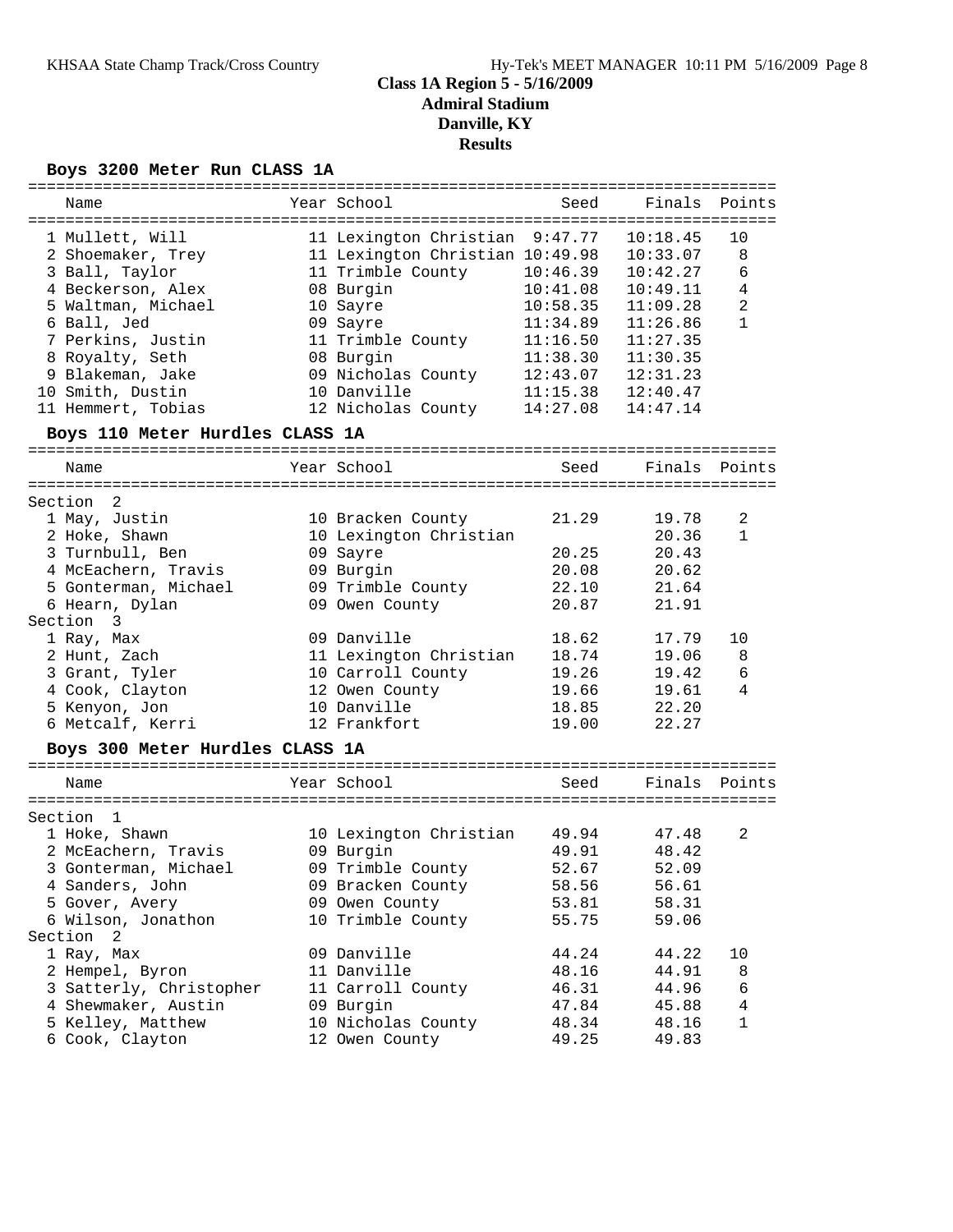#### **Results**

## **Boys 4x100 Meter Relay CLASS 1A**

| School                               | Seed                    |         | Finals Points     |
|--------------------------------------|-------------------------|---------|-------------------|
| Section 1                            |                         |         |                   |
| 1 Bracken County                     | 49.90                   | 49.16   | 2                 |
| 1) Pewther, Paul 12                  | 2) Honan, Tanner 10     |         |                   |
| 3) Denton, Bryan 10                  | 4) Breeze, Codie 12     |         |                   |
| 5) Holleran, Logan 08                | 6)                      |         |                   |
| 2 Lexington Christian                |                         | 49.48   | 1                 |
| 1) Hunt, Zach 11                     | 2) Hoke, Shawn 10       |         |                   |
| 3) McLarney, Brannon 08              | 4) Foster, Christian 08 |         |                   |
| 3 Burgin                             | 52.87                   | 51.31   |                   |
| 1) Lay, Devan 10                     | 2) Shewmaker, Austin 09 |         |                   |
| 3) Alford, Jeffrey 10                | 4) Kibler, Nate 11      |         |                   |
| 5) Hardin, Brenden 08                | 6) Neal, Andrew 10      |         |                   |
| Section <sub>2</sub>                 |                         |         |                   |
| 1 Paris                              | 45.05                   | 45.24   | 10                |
| 1) Hopkins, Kentayvus 08             | 2) Warfield, Malcolm 11 |         |                   |
| 3) Stevens, Jordan 12                | 4) Thomas, Tiion 12     |         |                   |
| 5) Stanley, Jerome 11                | 6) Rankin, Trent 11     |         |                   |
| 7) Jackson, DeAndre 10               | 8) Champs, Marcus 08    |         |                   |
| 2 Trimble County                     | 47.43                   | 48.19   | 8                 |
| 1) Barnes, Stewart 09                | 2) Turner, Cory 12      |         |                   |
| 3) Posas, Aunner 12                  | 4) Melvin, Brandon 09   |         |                   |
| 5) Newby, Brody 10                   | 6) Wilson, Jonathon 10  |         |                   |
| 7) Blanton, Aaron 08                 | 8) Blanton, Jordan 10   |         |                   |
| 3 Owen County                        | 48.01                   | 48.45   | 6                 |
| 1) Cannon, Cory 09                   | 2) Pruitt, Tyler 11     |         |                   |
| 3) Taylor, July 10                   | 4) Williams, Tyler 12   |         |                   |
| 5) Gover, Avery 09                   | 6) Hearn, Dylan 09      |         |                   |
| 4 Nicholas County                    | 49.17                   | 48.57   | 4                 |
| 1) Johnson, Devin 09                 | 2) Smith, Jesse 09      |         |                   |
| 3) Smith, Coty 12                    | 4) Kelley, Matthew 10   |         |                   |
|                                      | 6) Gilliland, Cade 12   |         |                   |
| 5) Dale, Cameron 11                  | 8) Pope, Caleb 09       |         |                   |
| 7) Tedder, Brandon 12<br>-- Danville |                         |         |                   |
|                                      | 44.53                   | DQ.     | Out of Zone - DNF |
| 1) Bates, AJ 12                      | 2) Simon, Antwoine 12   |         |                   |
| 3) Warner, Kruz 12                   | 4) Key, Lamont 12       |         |                   |
| 5) Brand, Patrick 09                 | 6) Brown, Marcus 09     |         |                   |
| 7) Jones, Iman 09                    | 8) Winkler, Jacob 09    |         |                   |
| -- Frankfort                         | 45.84                   | DQ      | Dropped Baton     |
| 1) Washington, Terrell 12            | 2) Floyd, DeShaun 11    |         |                   |
| 3) Hall, Aaron 11                    | 4) Metcalf, Kerri 12    |         |                   |
| 5) Washington, Marcus 11             | 6) Caldwell, Georan 10  |         |                   |
| 7) Weaver, Quan 11                   | 8) Clark, Aaron 10      |         |                   |
| Boys 4x200 Meter Relay CLASS 1A      |                         |         |                   |
| School                               | Seed                    |         | Finals Points     |
| Section 1                            |                         |         |                   |
| 1 Owen County                        | 1:42.85                 | 1:41.41 | ı                 |
| 1) Cannon, Cory 09                   |                         |         |                   |
|                                      | 2) Pruitt, Tyler 11     |         |                   |
| 3) Taylor, July 10                   | 4) Williams, Tyler 12   |         |                   |
| 5) Gover, Avery 09                   | 6) Hearn, Dylan 09      |         |                   |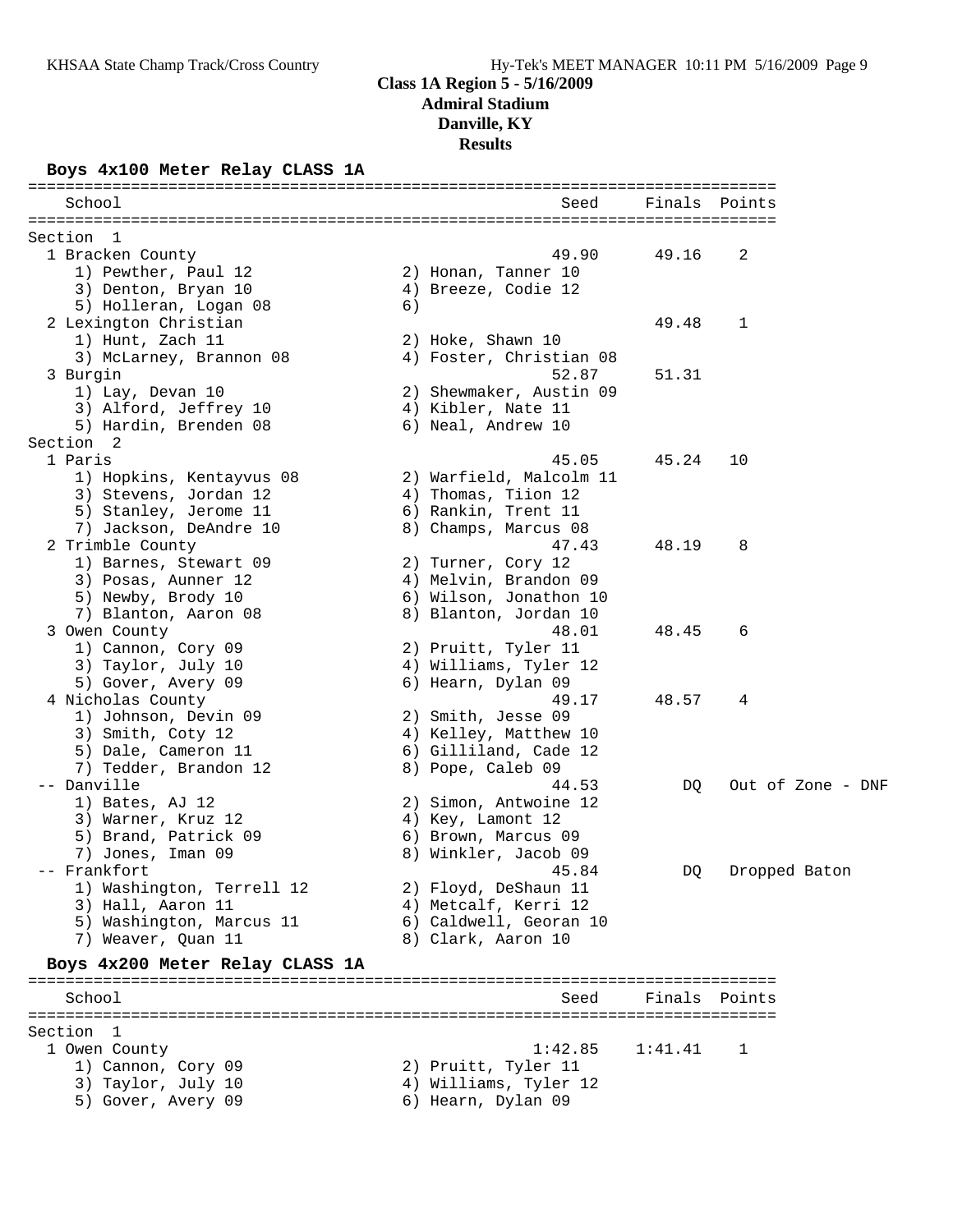#### **....Boys 4x200 Meter Relay CLASS 1A**

|         | 2 Bracken County<br>1) Pewther, Paul 12<br>3) Manuel, Raymond 10<br>5) Denton, Bryan 10                           | 6) | 1:51.86<br>2) Honan, Tanner 10<br>4) Breeze, Codie 12                                                          | 1:44.16 |        |
|---------|-------------------------------------------------------------------------------------------------------------------|----|----------------------------------------------------------------------------------------------------------------|---------|--------|
|         | 3 Burgin<br>1) Kibler, Nate 11<br>3) Lay, Devan 10<br>5) Shewmaker, Austin 09<br>7) Neal, Andrew 10<br>Section 2  | 8) | 1:47.95<br>2) Alford, Jeffrey 10<br>4) Powell, Jared 08<br>6) Hardin, Brenden 08                               | 1:48.32 |        |
|         | 1 Paris<br>1) Hopkins, Kentayvus 08<br>3) Thomas, Tiion 12<br>5) Stanley, Jerome 11<br>7) Champs, Marcus 08       |    | 1:34.74<br>2) Rankin, Trent 11<br>4) Stevens, Jordan 12<br>6) Jackson, DeAndre 10<br>8) Warfield, Malcolm 11   | 1:32.92 | 10     |
|         | 2 Danville<br>1) Brand, Patrick 09<br>3) Warner, Kruz 12<br>5) Bates, AJ 12<br>7) Winkler, Jacob 09               | 8) | 1:35.46<br>2) Simon, Antwoine 12<br>4) Key, Lamont 12<br>6) Brown, Marcus 09                                   | 1:32.93 | 8      |
|         | 3 Frankfort<br>1) Caldwell, Georan 10<br>3) Hall, Aaron 11<br>5) Metcalf, Kerri 12<br>7) Weaver, Quan 11          |    | 1:37.37<br>2) Floyd, DeShaun 11<br>4) Washington, Marcus 11<br>6) Washington, Terrell 12<br>8) Clark, Aaron 10 | 1:36.01 | 6      |
|         | 4 Lexington Christian<br>1) Witt, Savage 12<br>3) Foster, Christian 08<br>5) Hoke, Shawn 10                       | 6) | 1:37.40<br>2) Snyder, Chad 10<br>4) McLarney, Brannon 08                                                       | 1:36.31 | 4      |
|         | 5 Nicholas County<br>1) Dale, Cameron 11<br>3) Smith, Jesse 09<br>5) Gilliland, Cade 12<br>7) Miles, Davie 12     |    | 1:39.00<br>2) Smith, Coty 12<br>4) Kelley, Matthew 10<br>6) Johnson, Devin 09<br>8) Blakeman, Jake 09          | 1:40.50 | 2      |
|         | -- Trimble County<br>1) Barnes, Stewart 09<br>3) Posas, Aunner 12<br>5) Newby, Brody 10<br>7) Wilson, Jonathon 10 |    | 1:36.20<br>2) Turner, Cory 12<br>4) Melvin, Brandon 09<br>6) Blanton, Aaron 08<br>8) Gonterman, Michael 09     | DNF     |        |
|         | Boys 4x400 Meter Relay CLASS 1A                                                                                   |    |                                                                                                                |         |        |
|         | School                                                                                                            |    | Seed                                                                                                           | Finals  | Points |
| Section | - 1<br>1 Nicholas County<br>1) Johnson, Devin 09<br>3) Smith, Coty 12<br>5) Blakeman, Jake 09                     |    | 3:58.30<br>2) Dale, Cameron 11<br>4) Smith, Jesse 09<br>6) Kelley, Matthew 10                                  | 4:01.26 |        |
|         | 7) Gilliland, Cade 12<br>2 Owen County<br>1) Taylor, July 10<br>3) Hearn, Dylan 09<br>5) Davis, Justin 11         |    | 8) Howard, Zach 08<br>4:08.85<br>2) Cook, Clayton 12<br>4) Marston, Ryan 10<br>6) Alford, Josh 12              | 4:02.75 |        |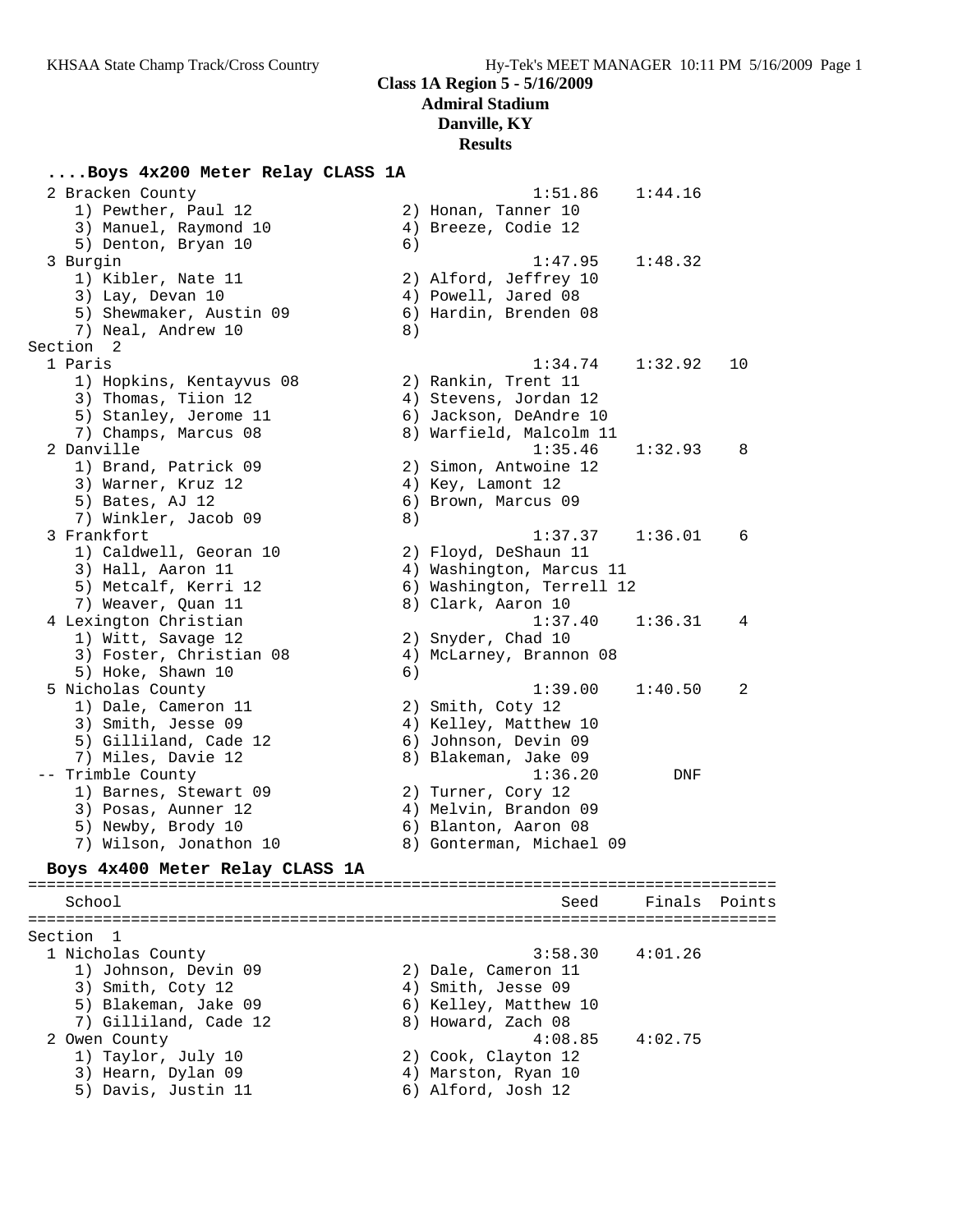#### **....Boys 4x400 Meter Relay CLASS 1A**

| 7) Payton, Billy 12             | 8) |                          |         |        |
|---------------------------------|----|--------------------------|---------|--------|
| 3 Bracken County                |    | 4:47.08                  | 5:00.17 |        |
| 1) Sanders, John 09             |    | 2) Holleran, Logan 08    |         |        |
| 3) May, Justin 10               |    | 4) Honan, Tanner 10      |         |        |
| 5) Manuel, Raymond 10           |    | 6) Pewther, Paul 12      |         |        |
| 7) Kilgore, Doug 11             | 8) |                          |         |        |
| Section <sub>2</sub>            |    |                          |         |        |
| 1 Lexington Christian           |    | 3:39.21                  | 3:39.08 | 10     |
| 1) Snyder, Chad 10              |    | 2) Witt, Savage 12       |         |        |
| 3) Elliott, Chris 12            |    | 4) Spain, Nate 12        |         |        |
| 5) Foster, Christian 08         |    | 6) McLarney, Brannon 08  |         |        |
| 2 Frankfort                     |    | 3:48.46                  |         | 8      |
|                                 |    |                          | 3:43.83 |        |
| 1) Caldwell, Georan 10          |    | 2) Washington, Marcus 11 |         |        |
| 3) Washington, Terrell 12       |    | 4) Weaver, Quan 11       |         |        |
| 5) Floyd, DeShaun 11            |    | 6) Hall, Aaron 11        |         |        |
| 7) Metcalf, Kerri 12            |    | 8) Wright, Evan 10       |         |        |
| 3 Danville                      |    | 3:50.27                  | 3:45.22 | 6      |
| 1) Hempel, Byron 11             |    | 2) Hempel, Karl 09       |         |        |
| 3) Ray, Max 09                  |    | 4) Ross, Michael 10      |         |        |
| 5) Jones, Iman 09               |    | 6) Winkler, Jacob 09     |         |        |
| 7) Brown, Marcus 09             |    | 8) Bates, AJ 12          |         |        |
| 4 Paris                         |    | 3:39.16                  | 3:53.62 | 4      |
| 1) Hopkins, Kentayvus 08        |    | 2) Jackson, DeAndre 10   |         |        |
| 3) Thomas, Tiion 12             |    | 4) Stanley, Jerome 11    |         |        |
| 5) Stevens, Jordan 12           |    | 6) Rankin, Trent 11      |         |        |
| 7) Warfield, Malcolm 11         |    | 8) Champs, Marcus 08     |         |        |
| 5 Trimble County                |    | 3:57.90                  | 3:56.41 | 2      |
| 1) Barnes, Stewart 09           |    | 2) Melvin, Brandon 09    |         |        |
| 3) Posas, Aunner 12             |    | 4) Turner, Cory 12       |         |        |
| 5) Perkins, Justin 11           |    | 6) Durrett, Ryan 10      |         |        |
| 7) Ball, Taylor 11              |    | 8) Newby, Brody 10       |         |        |
| 6 Burgin                        |    | 3:57.18                  | 3:56.47 | 1      |
|                                 |    |                          |         |        |
| 1) Beckerson, Jon 11            |    | 2) Royalty, Tanner 11    |         |        |
| 3) Lay, Devan 10                |    | 4) Shewmaker, Austin 09  |         |        |
| 5) Beckerson, Bill 12           |    | 6) Royalty, Seth 08      |         |        |
| 7) Powell, Jared 08             |    | 8) Beckerson, Alex 08    |         |        |
| Boys 4x800 Meter Relay CLASS 1A |    |                          |         |        |
|                                 |    |                          |         |        |
| School                          |    | Seed                     | Finals  | Points |
| Section 1                       |    |                          |         |        |
| 1 Lexington Christian           |    | 8:17.25                  | 8:42.17 | 10     |
| 1) Spain, Nate 12               |    |                          |         |        |
|                                 |    | 2) Boone, Ben 12         |         |        |
| 3) Mullett, Will 11             |    | 4) Elliott, Chris 12     |         |        |
| 5) Shoemaker, Trey 11           | 6) |                          |         |        |
| 2 Burgin                        |    | 9:09.61                  | 8:55.31 | 8      |
| 1) Beckerson, Bill 12           |    | 2) Beckerson, Jon 11     |         |        |
| 3) Royalty, Tanner 11           |    | 4) Beckerson, Alex 08    |         |        |
| 5) Alford, Jeffrey 10           |    | 6) Royalty, Seth 08      |         |        |
| 3 Trimble County                |    | 9:08.42                  | 9:12.38 | 6      |
| 1) Ball, Taylor 11              |    | 2) Perkins, Justin 11    |         |        |
| 3) Baird, Michael 10            |    | 4) Heveline, Daryl 11    |         |        |
| 5) Barnes, Stewart 09           |    | 6) Bailey, Kevin 09      |         |        |